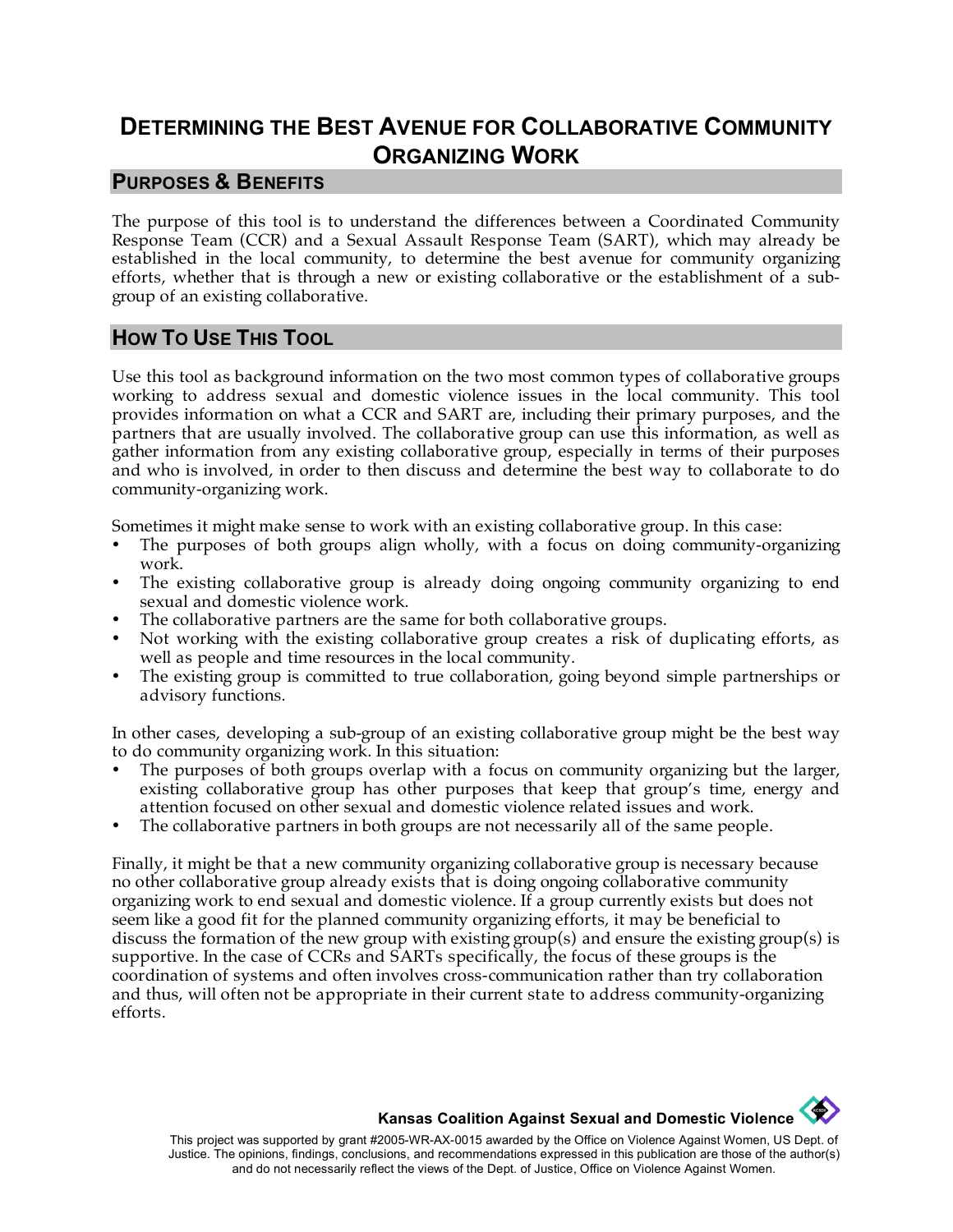## **COORDINATED COMMUNITY RESPONSE TEAMS (CCRS)**

## **What Is a CCR and What Are the Primary Purposes?**

A Coordinated Community Response Team (CCR) is made up of representatives of key systems involved in addressing issues of domestic violence within the community. Partners in the collaborative seek to improve the ability of the systems to respond to domestic violence by examining the intersections and gaps of the systems to maximize victim safety and offender accountability. Some CCRs have also expanded their purposes to include coordinating primary prevention initiatives intended to prevent the initial perpetration of domestic violence.

While every CCR (and community it serves) is different, most CCRs have historically attempted to address victim safety and offender accountability through some combination of the following approaches:

- **1. Protocol Development** Domestic violence victims/survivors and offenders often come in contact with multiple systems, such as the criminal justice system, law enforcement, child welfare and others. Since each system has different goals and philosophies regarding domestic violence, victim/survivors may experience fragmentation in services and competing demands. For offenders, these system differences can create gaps that allow offenders to avoid accountability. CCRs frequently review protocols regarding the handling of victims/survivors and offenders, seeking to streamline processes and ensure vital connections are made across systems.
- **2. System Review** Even when thoughtful and thorough policies and protocols are in place within and across systems, a gap may still develop between the policy or protocol and its implementation. These gaps may become evident through informal means, such as patterns in victim/survivor reports or observations made by members of a system. In other cases, a CCR may undertake a more formal review process to identify gaps, such as system mapping, evaluation or best practice reviews. CCRs provide an ongoing collaborative to address such gaps and improve victim/survivor safety and offender accountability.
- **3. Other** As noted previously, CCRs operate differently in each community and may take on additional functions. One example of this may be coordinating primary prevention initiatives. CCRs are not, however, intended to review or "staff" specific domestic violence cases. CCRs are focused on system-level work rather than individual advocacy. All aspects of CCR work should always respect and maintain the confidentiality constraints of participants, their organizations and their roles.

## **Who Is Typically Involved in a CCR?**

The membership of CCRs will vary based on the services available in a given community. Ideally, a CCR includes representatives of all agencies or systems who have contact with victim/survivors and/or perpetrators. Frequently, membership includes representatives of law enforcement, criminal justice, advocacy organizations, health care, government, mental health, child welfare, social services, and batterer intervention providers. In some communities, the CCR may also include representatives of schools, universities, daycare, disability rights organizations or faith communities. Some CCRs also include victim/survivors and/or general community members. CCRs should seek to be representative of the community they serve, including individuals from a variety of the communities within a community (for example, Latino communities, African American communities, LGBT communities, etc.).

**Kansas Coalition Against Sexual and Domestic Violence** 

 $\left\langle \frac{d\mathbf{r}}{d\mathbf{r}}\right\rangle$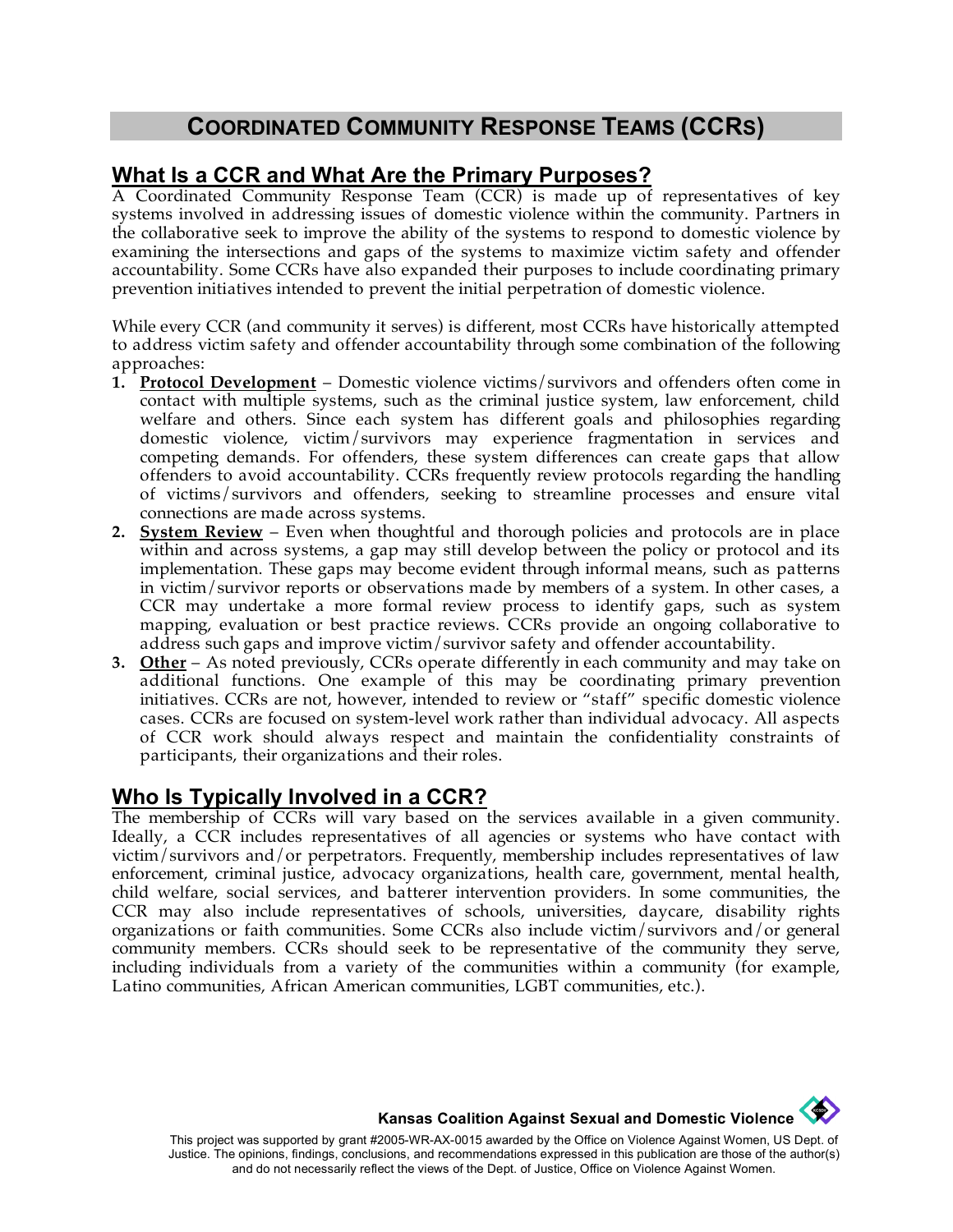# **SEXUAL ASSAULT RESPONSE TEAMS (SARTS)**

## **What Is a SART and What Are the Primary Purposes?**

Sexual Assault Response Team (SART) partners collaborate to ensure each victim of sexual assault receives a comprehensive, timely, and victim-centered response. A SART provides a comprehensive and collaborative response that focuses on improving the response of systems to increase victim access to services, provide for a positive interaction with these services, and increases community support of victims.

#### The primary purposes of a SART include:

- **1. Policy & Procedure Development –** SARTs develop community specific policies and procedures to respond to victims of sexual violence. Part of this involves developing a mission statement that showcases the reason for the SART. The SART should also develop goals and objectives in order to carry out its mission statement. The policies and procedures then detail how the SART's goals and objectives will be met in a standardized manner. For example, the policies and procedures should address who is contacted when a victim of sexual violence presents themselves to one of the SART members, the roles and responsibilities of each SART member, confidentiality, informed consent, mandatory reporting, and actions to be taken if the policies or procedures are not followed. These policies and procedures allow for each SART member to understand what their role in the community response is. Thus, SART members are clear about what is expected of them when responding and understand how others are expected to respond as well.
- **2. Review –** SARTs may engage in systems review. This review addresses the way in which members followed policies and procedures. This should be done with a focus on addressing issues such as the availability of SART members when needed, how protocol was followed (were core members contacted, did each person fulfill their roles and responsibilities, etc.), and a general overview of what went well and what did not. This allows for policy and procedure to be altered if the team finds that more detail is needed to ensure proper member response. It does not include specific details of a case that are not needed to establish system response review, management of a victim (such as getting them to police interviews, court, etc.), or sharing of personal beliefs about the victim.
- **3. Cross Training –** SARTs should schedule each member to provide an informational training session. These training sessions should include information about what services the agency or organization provides, availability of services (service hours, etc.), and a basic overview of the policies and procedures they follow. These trainings enhance each member's knowledge about what services are available in the community, as well as providing an opportunity to understand each members agency/organization obligations. This allows for a dialogue about how these policies and procedures may influence their role in the SART. As SART members grow in their understanding of each other they are able to establish better policies and procedures; as well as provide a more collaborative and comprehensive response to sexual violence victims.
- **4. Community Education –** SARTs provide education to their community regarding sexual violence prevention, sexual violence myths, and to encourage community support of all victims of sexual violence. SARTs can provide this information in a variety of settings: community fairs, schools, county development meetings, town hall meetings, college campuses, meetings of other community organizations, and even through the media.
- **5. Other –** Although SARTs serve as a great community response to sexual violence, they do not provide case management, violate group confidentiality, or engage in victim blaming. Therefore, a SART should not utilize meetings to voice complaints or concerns about a particular victim or to share confidential victim information. Meetings should also focus only on the SART; problems with individuals in the SART should be addressed at a different time.